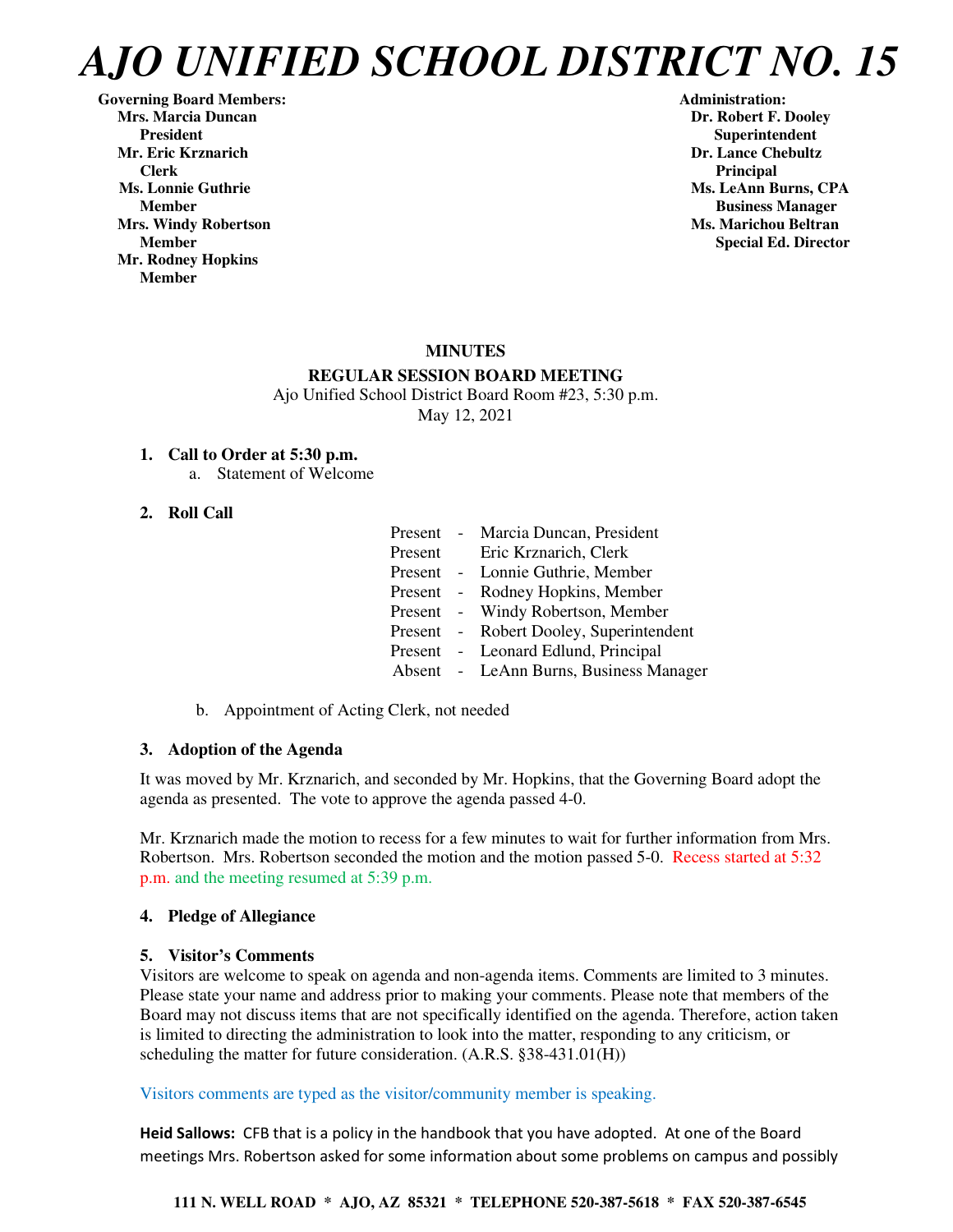examples of how to fix those problems like how we can involve community better into the school system. So I found this school based management policy look at it says delegate through school council responsibility to developing curriculum and they delegate any additional powers that are reasonably necessary to accomplish these specialization this can be something that the board and it sounds like it's something that the principle kind of overseas it consists of 3 parents 3 teachers 1 noncertified employee 1 community member if the school there's a high school where 2 community members give the school is not a high school 1 student if the school is a high school in the principle and there's many different pages of this policy in school based management there's a regulation and it helps with conflict resolution and it also helps to increase efficiency and effectiveness of school of the school so constantly people are coming up here with the community and with the staff this might be a really good solution to that problem I'll go ahead and leave this here.

**Jesse Green:** I would just like to give some remarks about my time teaching here. First to the students, basically we started from scratch, and moved to playing sophisticated music. Some of it challenged me, but we rose to the challenge and I'm very proud of the work we have done. We have accomplished a lot for years. Sadly, many of those students are not on campus, so I can't say this in person, but I hope this message gets to them and I wish them the best of luck. To the superintendent and the Board. These last couple of years have been increasingly difficult and frustrating. There is litter to no protection for us teachers and we are rarely met with cooperation and help. This is a very dysfunctional organization. I didn't serve in the USMC and get a master's degree to be treated this way. This is why I'm leaving; this is why other teachers are leaving, and why they will continue to leave. Over the past four years I've had a lot of conversations with the parents and some of the teachers out of all these conversations I can't recall a single story where someone had an issue with the board or the administration brought to the and it is resolved to their favor single one. It's no wonder why so many family's older students out this year or just choose not to enroll in the school who lives somewhere else in community. This school has a very bad reputation. We are here to service students in the community the service that was offered I find is often unsatisfactory I'm not proud of it would be part of this organization I don't say this to be smirch Ajo Unified client stated holds that administration and the community will do something to improve this place from the top down I wish you guys the best of luck next year, you're going to need it.

**Mike Robertson**. Lonnie on Tuesday you asked a question about the survey, you asked Dr. Dooley why there was a question about Board members knowing the innerworkings of the school district. Unfortunately, Dr. Dooley gave you a non-answer. I can answer your question, Dr. Dooley is not threatened by this question. He waisted thousands of dollars of health and wellness grant money when qualified professionals who were paid to study this stuff, Susan Guinn-Lamb and Emily Saunders gave the district a school culture survey. This survey was tailored to individual stakeholders, instructional staff, non-instructional staff, students, and parents. Dr. Dooley gave you 13 non-threatening questions made by himself, not from the 27-page presentation that Mrs. Saunders presented. More importantly it didn't deliver what this Board requested. For almost 2 years, this board has asked Dr. Dooley for an employee satisfaction survey. Not a survey about what the employees know is happening at the school or what the Board knows is happening at the school. Of course, bulling is happening, it doesn't need to be in an employee satisfaction survey. I would be embarrassed to deliver what he delivered to this Board. He had an outstanding resource at his disposal, that the district paid for so that he could pull a sneaky peak. The less you know about the innerworkings of the school the better. This board asked for an employee satisfaction survey over and over, you haven't gotten one and you still don't have one and that tells you all you need to know about the innerworkings of this school. As long as Dr. Dooley is the superintendent, you will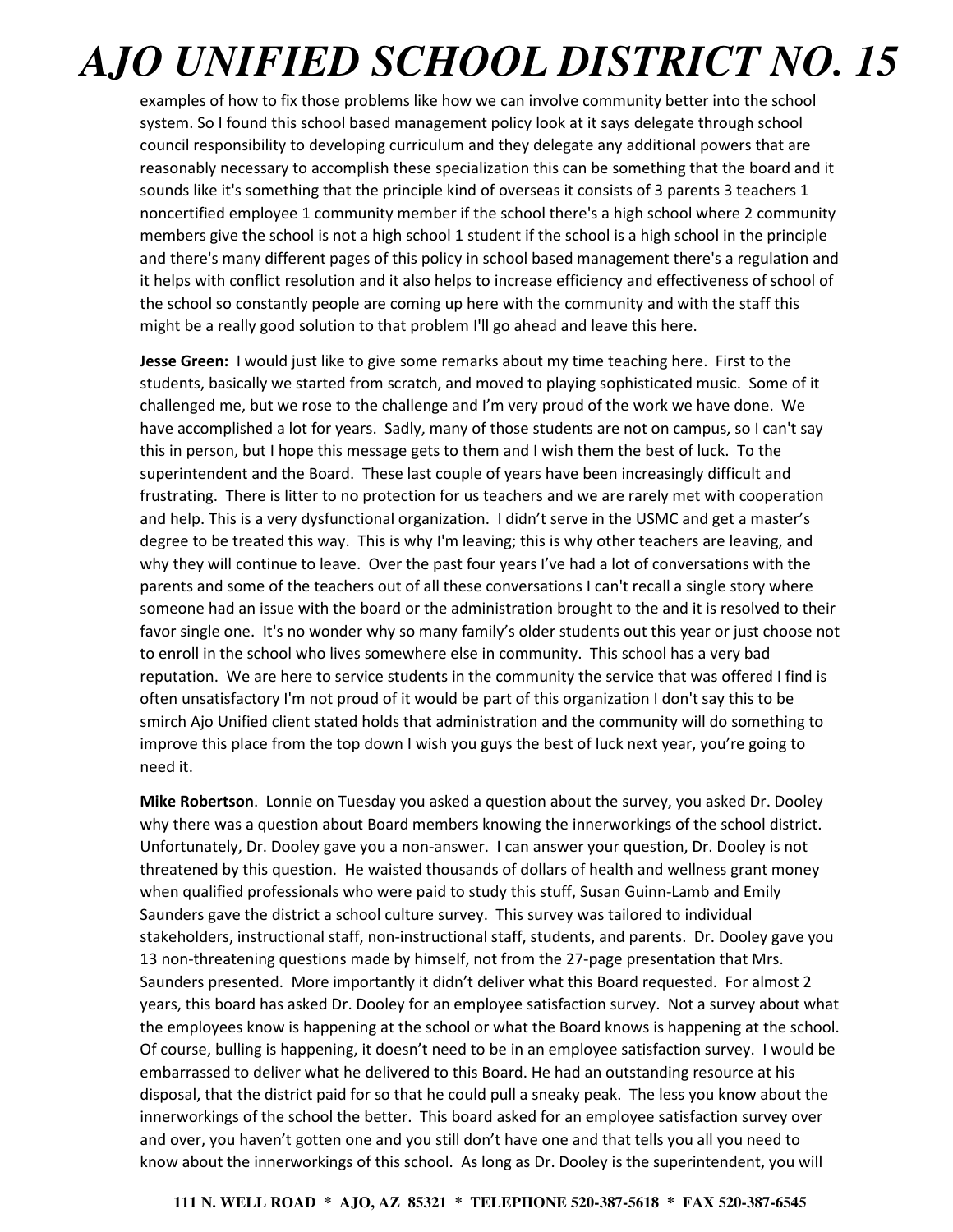not get one, mark my words. What can you do about it? You are spinning you're your wheels and that's what Dr. Dooley wants. This Board is ineffective through lack of leadership, you need a president that you elected to hold Dr. Dooley responsible and accountable for what's not happening. The community is watching…

#### Mr. Krznarich: Mr. Robertson that is 3 minutes.

**Leonard Edlund:** Month after month we sit and listen to statements that are critical, inaccurate, misleading, and without actual factual data behind it. I assure you most people believe what they hear and don't ask for facts. We shared the results of a staff survey that was given to all staff members. Some members choose not to turn the survey in. On Monday night, we turned in the results of the staff survey and the information did demonstrate our willingness to help staff, and provide a safe environment, but it did show an area we have to improve on, which is our communication, with both staff and the community. I'm sure the district will work towards improving that, and I ask the community to remember it's a two-way street. When we email, request information, and post meetings, we have to get responses. The survey we gave, was something we did, because it was requested of us. Last meeting, we had a Board member violate the executive session rules of open meeting law and share executive session information at a public meeting. This violated the confidentiality, trust, and confidence of everyone who attended that meeting. This was also an open meeting law violation that is to be self-reported to the county recorders office. And as of today, there was no record of this as I could find. We hear a lot of "oh you have to follow policy", that's right we ALL have to follow policy. I hope we learn from this and grow from this.

**Eric Krznarich:** I will be giving a Rose Cameron Krznarich Memorial Scholarship. The student will be awarded \$500 and are stipulated to have a 3.5 GPA and enter an education field. As my aunt is an ASU graduate, a \$100 bonus will be given to students enrolling in ASU.

#### **6. Information Items**

#### **a. Governing Board Report**

No governing board members wished to give a report.

#### **b. Superintendent's Report**

- I appreciated that fact that Mr. Krznarich is giving out a scholarship in Mrs. Cameron's name. She was deeply devoted to this community and this school. And I appreciate what she did.
- I also appreciate the comments of Mr. Edlund about comments made during the visitor's comments, as it should be. Unfortunately sometimes comments are made without all the information at hand, and sometimes includes information we are not at liberty to disclose because of personnel or student issues.
- The CDC has approved the administration of the Pfizer vaccine for children 12-15, and Desert Senita has contacted Ajo Schools about use of or want to do a parking lot type of immunization here. Unfortunately nothing has been decided, but it is an emotionally and politically charged issue. I want kids to be safe, and we have had a number of students get sick this year and last year. Fortunately we have had no hospitalizations of students or staff, but I don't want to see that happen.
- I apologize for the canceling of the executive session, but the attorney had something come up that he had to be at.
- Back to COVID, if the counts stay low during the summer, we are talking about opening like a normal year on August  $9^{th}$ . I am nervous about saying this out loud but I want parents and the community to know we are thinking about it, but it might not happen. We will watch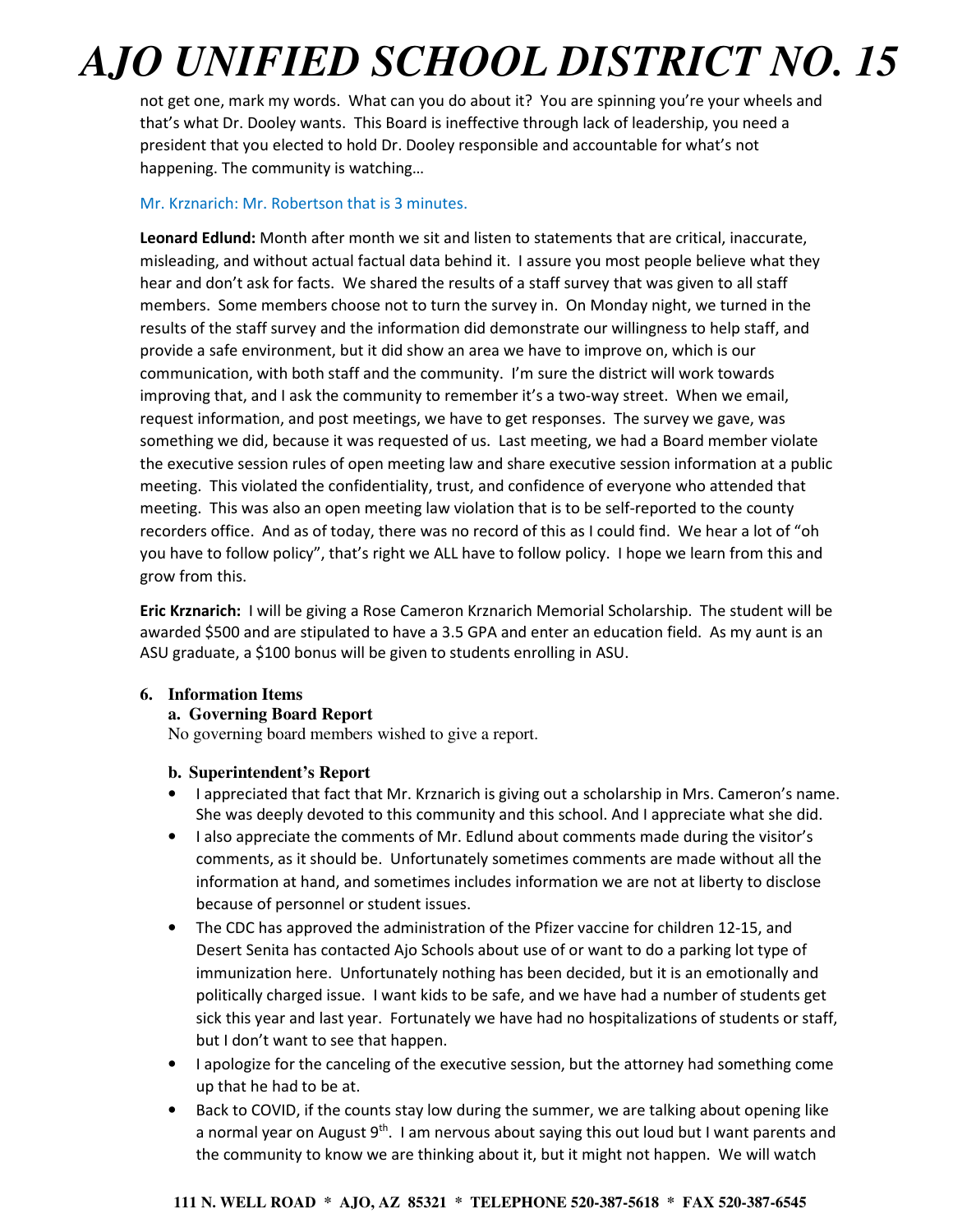what happens closely what the CDC and the Pima County Health Department's recommendations. This might not happen and are working towards that goal.

#### **7. Consent Agenda**

The following items are being recommended for approval on the consent agenda:

- a. Financial Report
- b. Voucher Approval
- c. Board Minutes
- d. Donations
- e. Library Report
- f. Monthly Contact Report

It was moved by Mrs. Duncan and seconded by Mrs. Robertson that the Governing Board adopt the agenda as presented. The motioned passed 4-0.

#### **8. Board Action Items**

#### **a. Personnel**

#### **1. Approval of the Issuance of 2021/2022 Certified Contracts**

The US state department has again extended the J-1 Visa Program for international teachers. Mrs. Alice Cadiz and Mrs. Reylee M. Bermejo have been given a one-year extension to teach in our district as the result of this action. At the Monday Study Session, Dr. Dooley recommended tabling the RIF of Angela Garcia since CTE funds are available for her contract. The district will offer her a part time contract for 21/22.

Mr. Krznarich made the motion to approve the issuance of a certified teaching contract for the 21/22 school year to Alice Cadiz, Reylee Bermejo, and Angela Garcia. Mr. Guthrie seconded the motion. The motion passed 5-0.

#### **2. Certified Employment – 6-12 June Summer School**

Summer school for Middle School & High School students will be June 7-10 & June 14-17 from 8:30 to 1:30 p.m. Teachers will work 6 hours per day, for 8 days, paid for by ESSER III Funds (Elementary & Secondary School emergency Relief Fund) which can be used for "learning loss & summer enrichment programs". Teachers recommended to teach for June summer school are: Math – Kevin Kmetz, English/LA – Chelly Arancon, Science/Study Hall – Kara

Stocker, Study Hall – Babu KC, Study Hall & Online – Olivia Garcia, and Special Education – Marichou Beltran

Mr. Hopkins made the motion to approve the employment of the above 6 teachers to teaching during June 6-12 Summer School. Mrs. Roberson seconded the motion. The motion passed 5-0.

#### **3. Nonrenewal of Certified Staff Member**

Heidi Sallows is a 3rd year teacher with a partial teaching contract. Due to continued unacceptable professional actions, the administration is recommending the nonrenewal of the Ajo Unified School District teaching contract she is currently working under. The nonrenewal is effective at the end of the 2020/2021 certified contract.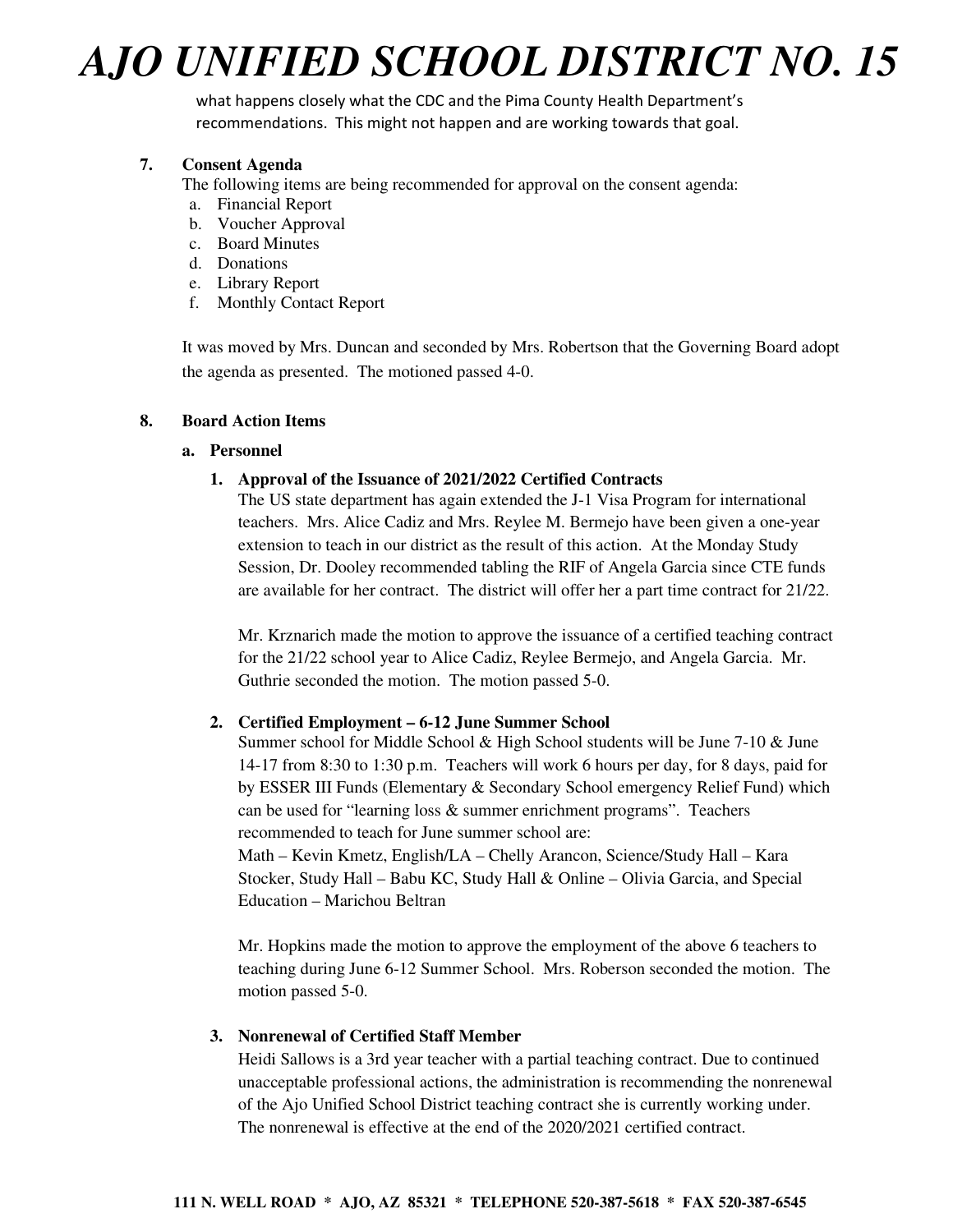Regular Session Board Meeting May 12, 2021 Page 5

> Mrs. Robertson made the motion to table the above item. Mr. Hopkins seconded the motion. The motion passed 4-1.

#### **4. Classified Retirement – School Secretary – Carmen Ochoa**

Carmen Ochoa has submitted her intention to resign as a school secretary at the end of the 21/22 school year. This intitles her to a raise for her last year of employment.

Mr. Krznarich made the motion to approve Mrs. Ochoa's retirement at the end of the 21/22 school year. Mrs. Duncan seconded the motion.

#### **5. Classified Resignation – Food Service Director – Robert Ogden**

Robert Ogden submitted a letter of resignation effective April 27, 2021. Prior to submitting the attached resignation letter, Mr. Ogden had verbally expressed his need to resign to the superintendent prior to April 13, 2021.

Mr. Krznarich made the motion to approve the resignation of Robert Ogden as AUSD Food Service Director. Mr. Hopkins seconded the motion. The motion passed 5-0.

#### **6. Classified Resignation – Paraprofessional – Jennifer Dillard**

Jennifer Dillard, a teacher's aide, submitted a letter of resignation effective April 21, 2021.

Mr. Guthrie made the motion to approve the resignation of Jennifer Dillard. Mrs. Duncan seconded the motion. The motion passed 5-0.

#### **7. Classified Reassignment –Food Service Director – Alejandra Ortega**

Alejandra Ortega has served as the Assistant Food Service Director for the last 16 years. The administration is submitting a request to promote/reassign Alejandra as the district's Food Service Director.

Mr. Hopkins made the motion to approve Alejandra Ortega be reassigned/promoted to the position of Food Service Director. Mrs. Robertson seconded the motion. The motion passed 5-0.

#### **8. Classified Reassignment – Asst. Food Service Director – Frances Lopez**

Francisca Lopez, a parapro/teacher's aide, has previously served as a cook in the Ajo School cafeteria for 7 years. She has expressed an interest in returning to the Food Service Department to serve as the Assistant Food Service Director.

Mrs. Duncan made the motion to approve Francisca Lopez be reassigned/promoted to the position of Assistant Food Service Director. Mr. Hopkins seconded the motion. The motion passed 5-0.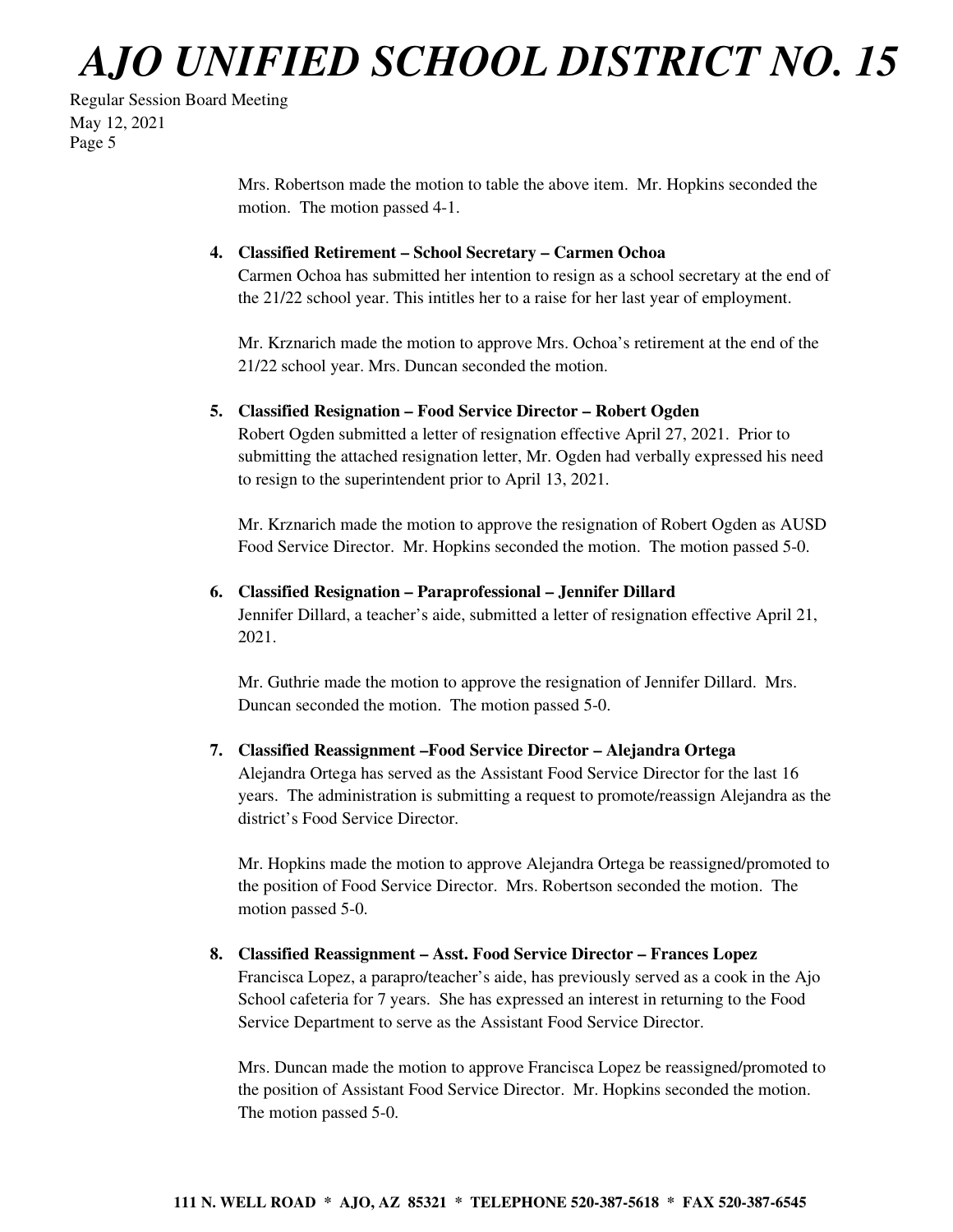#### Regular Session Board Meeting May 12, 2021 Page 6

#### **9. Approval of Paraprofessional/Teacher's Aide Summer Workshops**

On June 1-4, 2021 Mrs. Beltran is being asked to provide training for special education paraprofessional staff. 9 paraprofessionals will be offered this training and be paid \$12.15 per hour for 28 hours through the four days of the summer workshop. Breakdown of the workshop and attendees are attached.

Mr. Hopkins made the motion to approve the proposed paraprofessional training from 06/01 to 06/04/21. Mrs. Robertson seconded the motion. The motion passed 5-0

#### **b. Business**

#### **1. Approval of FY2021 Budget Revision**

The current year school district funding, especially during a financially challenging time such as districts are experiencing creates the necessity of Fiscal year budget revisions prior to the end of that fiscal year. LeAnn Burns will review for the board any budget revisions that are currently necessary on Monday and the administration will submit for approval on Wednesday.

Mr. Krznarich make the motion to approve the attached Ajo Schools budget revision #2 for the fiscal year 2021. Mrs. Duncan seconded the motion. The motion passed 5-0.

#### **2. Approval/Second Reading – Board Policy GCQE – Staff Retirement**

Per Board discussion, the attached Governing Board Policy GCQE – Retirement of Professional/Support Staff Members was submitted to the district attorney for approval. His recommendations and approval are attached along with a comparison of the two versions.

Mr. Guthrie made the motion to table GCQE. Mr. Hopkins seconded the motion. The motion passed 4-1.

**3. Approval/Second Reading – Board Policy IKFB – Graduation Exercises**  House Bill 2705, enacted by the AZ State Legislature, revises section I, Title 15, Chapter 3, Article 3 of ARS amended 15-348 to read: 15-348. Dress code policies; traditional tribal regalia; objects of cultural significance; graduation ceremonies; definitions A. A SCHOOL DISTRICT GOVERNING BOARD, A CHARTER SCHOOL GOVERNING BODY OR ANY PUBLIC-SCHOOL MAY NOT PROHIBIT A STUDENT WHO IS A MEMBER OF A FEDERALLY RECOGNIZED INDIAN TRIBE OR WHO IS ELIGIBLE TO BE ENROLLED AS A MEMBER OF A FEDERALLY RECOGNIZED INDIAN TRIBE FROM WEARING TRADITIONAL TRIBAL REGALIA OR OBJECTS OF CULTURAL SIGNIFICANCE AT A GRADUATION CEREMONY.

B. FOR THE PURPOSES OF THIS SECTION, "OBJECTS OF CULTURAL SIGNIFICANCE" AND "TRADITIONAL TRIBAL REGALIA" INCLUDE AN EAGLE FEATHER OR EAGLE PLUME."

Mr. Hopkins made the motion to approve Board Policy IKFB. Mr. Krznarich seconded the motion. The motion passed 5-0.